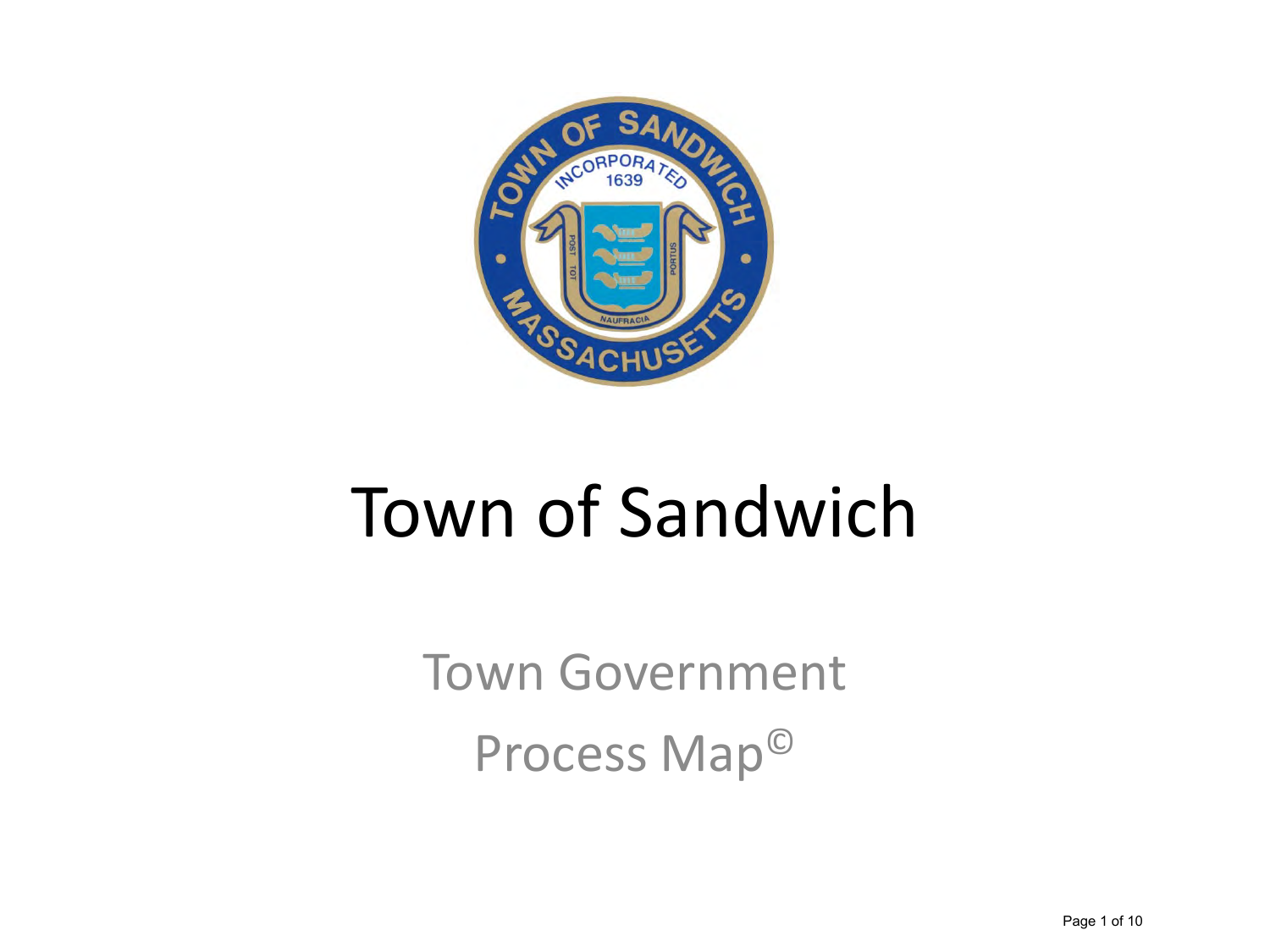#### Town Government Process Map©



í

í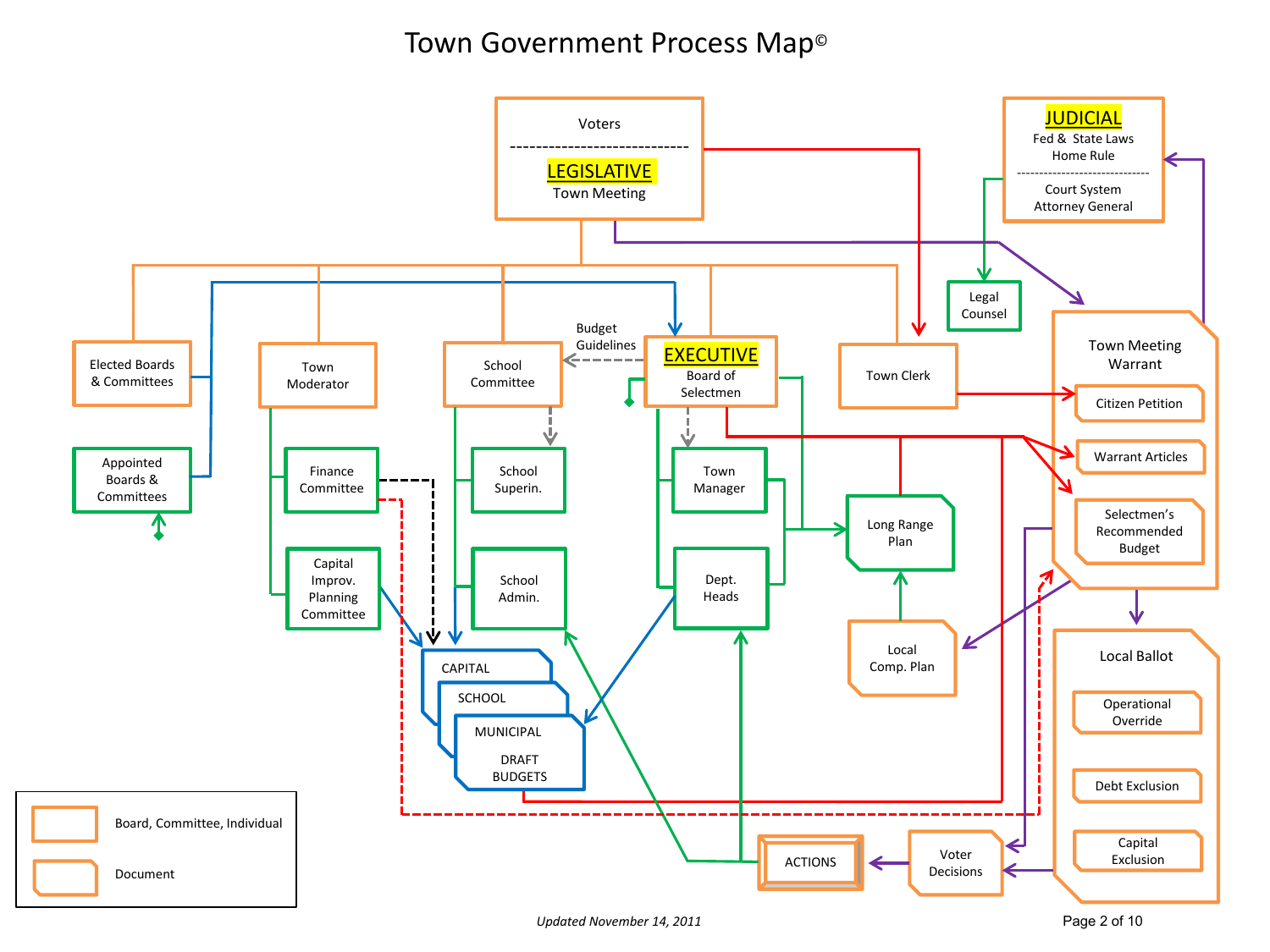# INTRODUCTION

- The figure on the first page is titled "Town Government Process Map". It is one of many possible visual representations of the process used to move from one Town Meeting to the next. It is not a proposal to do anything different.
- The most common maps are geographical. This map is not about real estate, it's about a process. A process is a series of steps taken over some period of time to get from one situation to another. Individuals use processes to tie their shoes, brush their teeth or set the table. Working from the outcome of the last Town Meeting to setting up the next is a bit more complex than setting the table. However, it is still a process with a series of steps taken over time.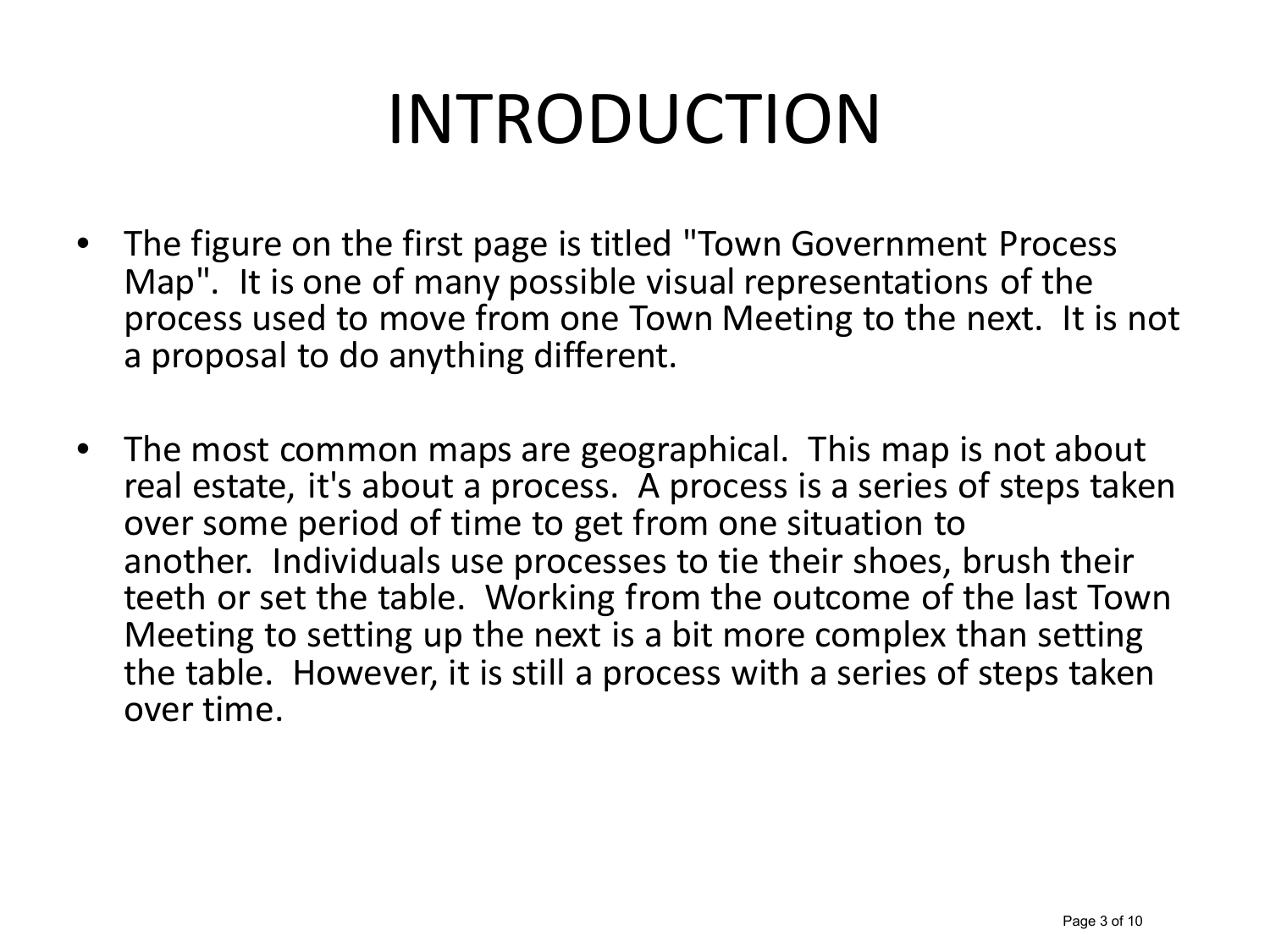# ROLE OF THE VOTERS

- Perhaps the best place to start understanding the cycle is immediately following a Town Meeting and an election. The box at the top center represents the voters. Sandwich is democracy by participation. It is not a representative democracy. The voters who choose to participate are in charge.
- There are two terms that may need definition. The warrant is a listing of issues to be voted at Town Meeting. An article is a description of each issue expressed as a question that can be answered yes or no. The voters who come to Town Meeting vote on each article on the warrant. Those who go to the polls vote on the ballot. How the voters' decisions are acted on will be described later.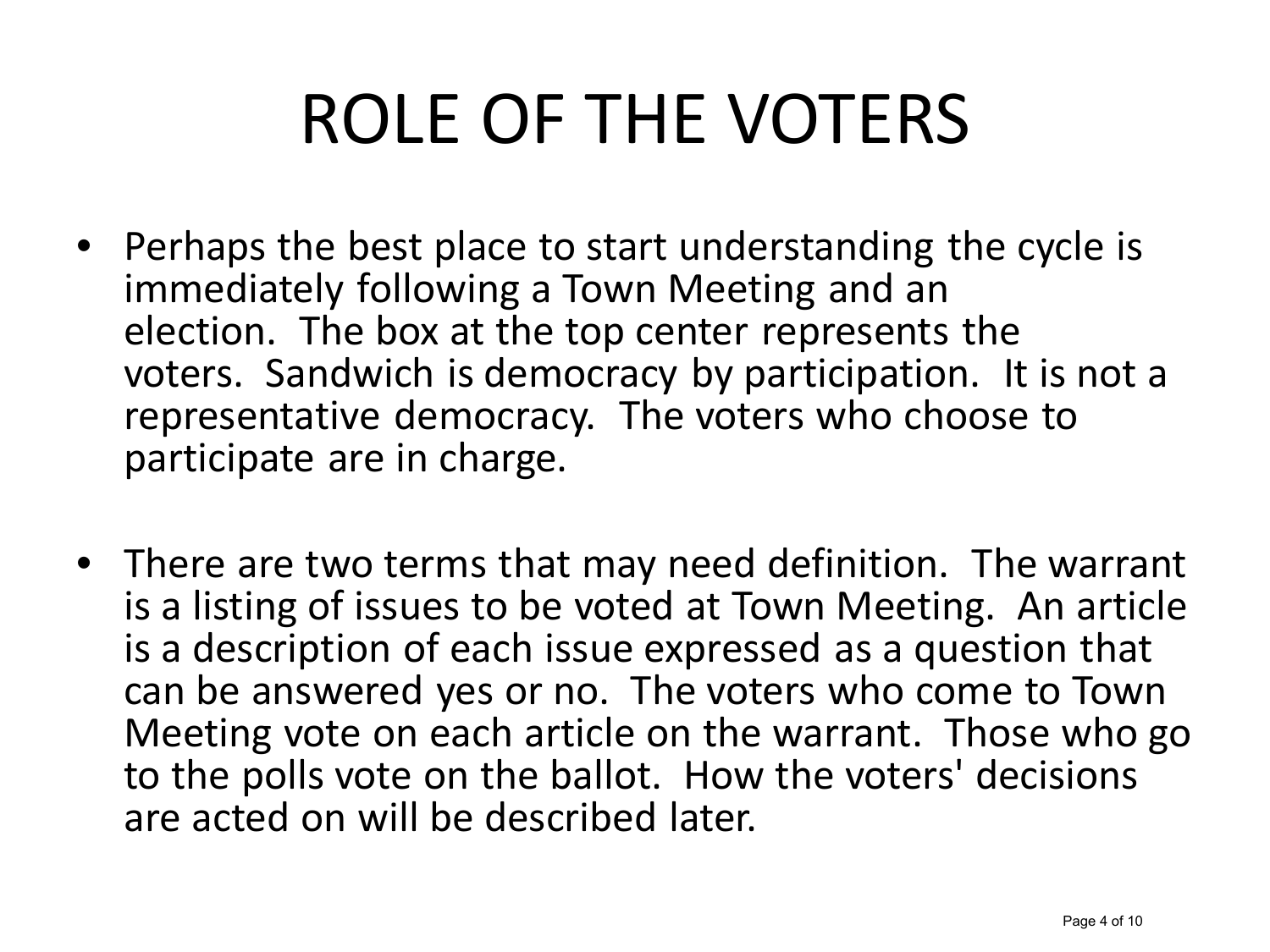# ELECTED STRUCTURE

- At the polls the voters also have an opportunity to reset the occupants of elected positions (boxes at the School Committee and Board of Selectmen level). Every three years the Town Clerk and Moderator come up for election. Each year there are either one or two places on the Board of Selectmen (BoS) and two or three School Committee (SC) positions at stake. There are always a number of positions on the town's eight elected boards.
- At Town Meeting and the polls the voters have hit the reset button. However, some things persist. The voters at Town Meeting retain the Legislative function. The Executive function remains with the Board of Selectment. Judicial oversight comes from the State Court's interpretation of the General Laws of the Commonwealth plus Home Rule legislation unique to Sandwich (box at the upper right). The Local Comprehensive Plan, as voted by Town Meeting, still sets the vision of the future.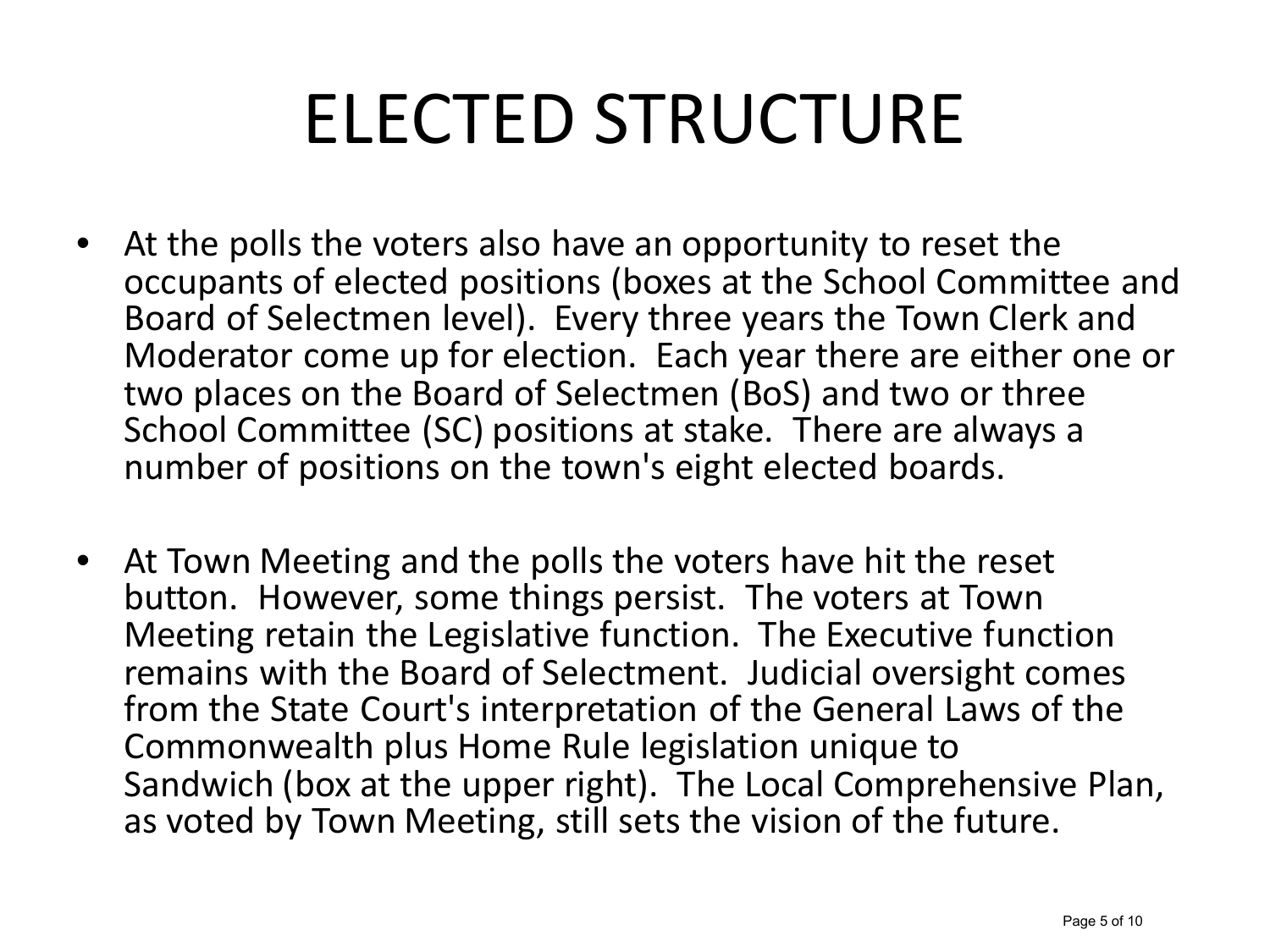## MACHINERY OF GOVERNMENT

• Now, the resources in place (boxes at the next level) implement the will of the voters. The Town Manager has a staff of Department Heads with responsibility for carrying out specific decisions. The School Superintendent has a staff responsible for operations related to education. The Finance Committee and Capital Improvement Planning Committee, appointed by the Town Moderator, have defined responsibilities. Each of the eighteen appointed boards or committees has a mission. The Long Range Plan is a management tool for assessing the needs of the Town. After Town Meeting the LRP needs revision taking into account the voters voice. And, we have some legal resources whose job is to see that we stay consistent with the law.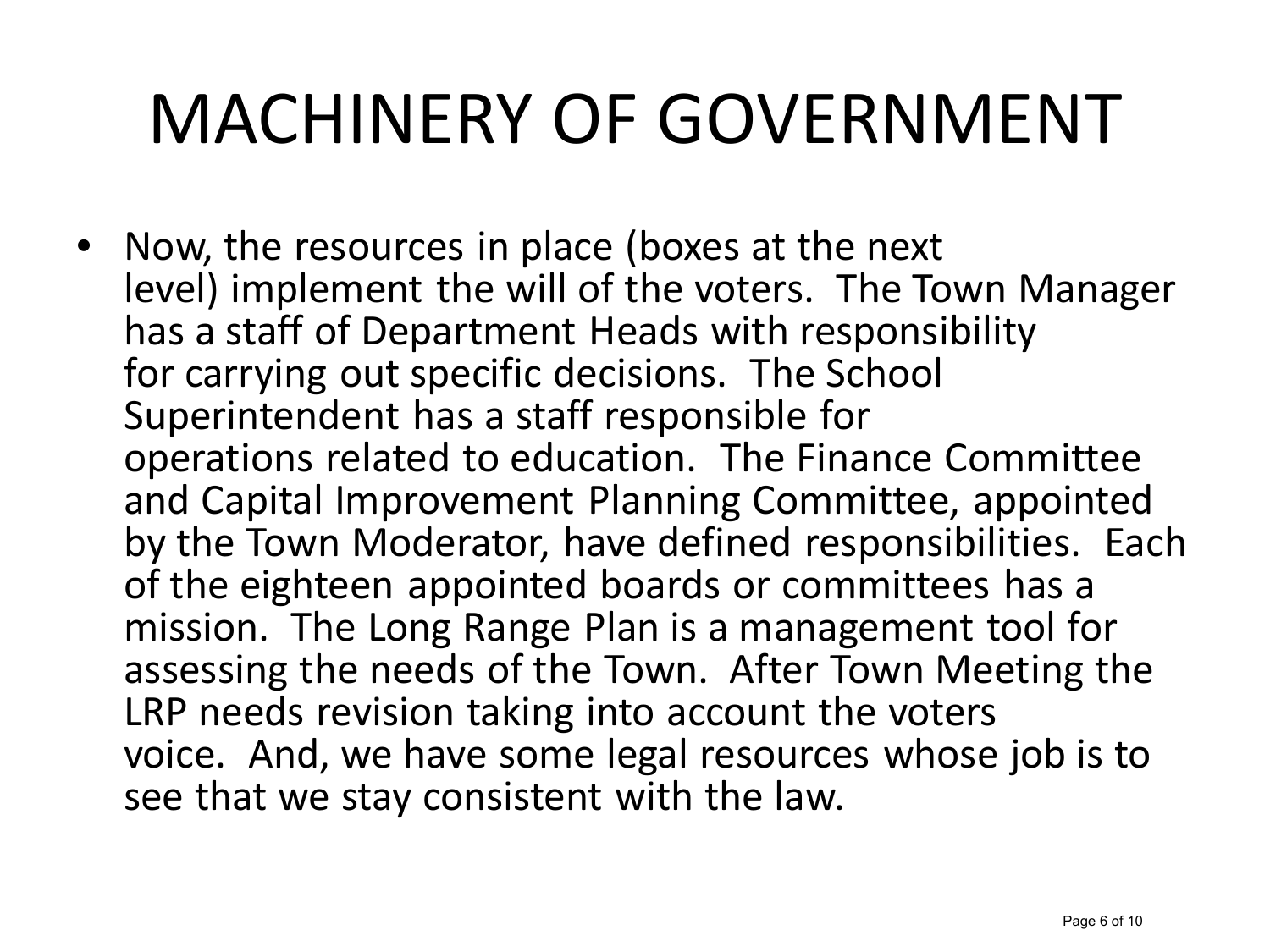## MACHINERY IN ACTION

- In the late fall the BoS is required to set budget guidelines for the Town Manager and School Committee. The Town Manager and School Superintendent and their respective staffs, in consultation with their elected oversight group, are required to submit draft budgets by February 1st. The Capital Improvement Planning Committee is tasked with providing a draft capital plan. The Finance Committee is charged with a line item review of those drafts (dotted lines from FinCom to budget drafts).
- Elected boards draft and submit potential warrant articles in their area of responsibility. For example, the Planning Board may bring forward zoning articles for Town Meeting approval (arrow from elected boards to BoS). The appointed boards have been doing the same thing. For example, the Community Preservation Committee may submit one or more potential articles. Maybe the School Committee wants to do some repairs that call for a warrant article. Or, maybe Public Works needs to improve a road and requires an easement.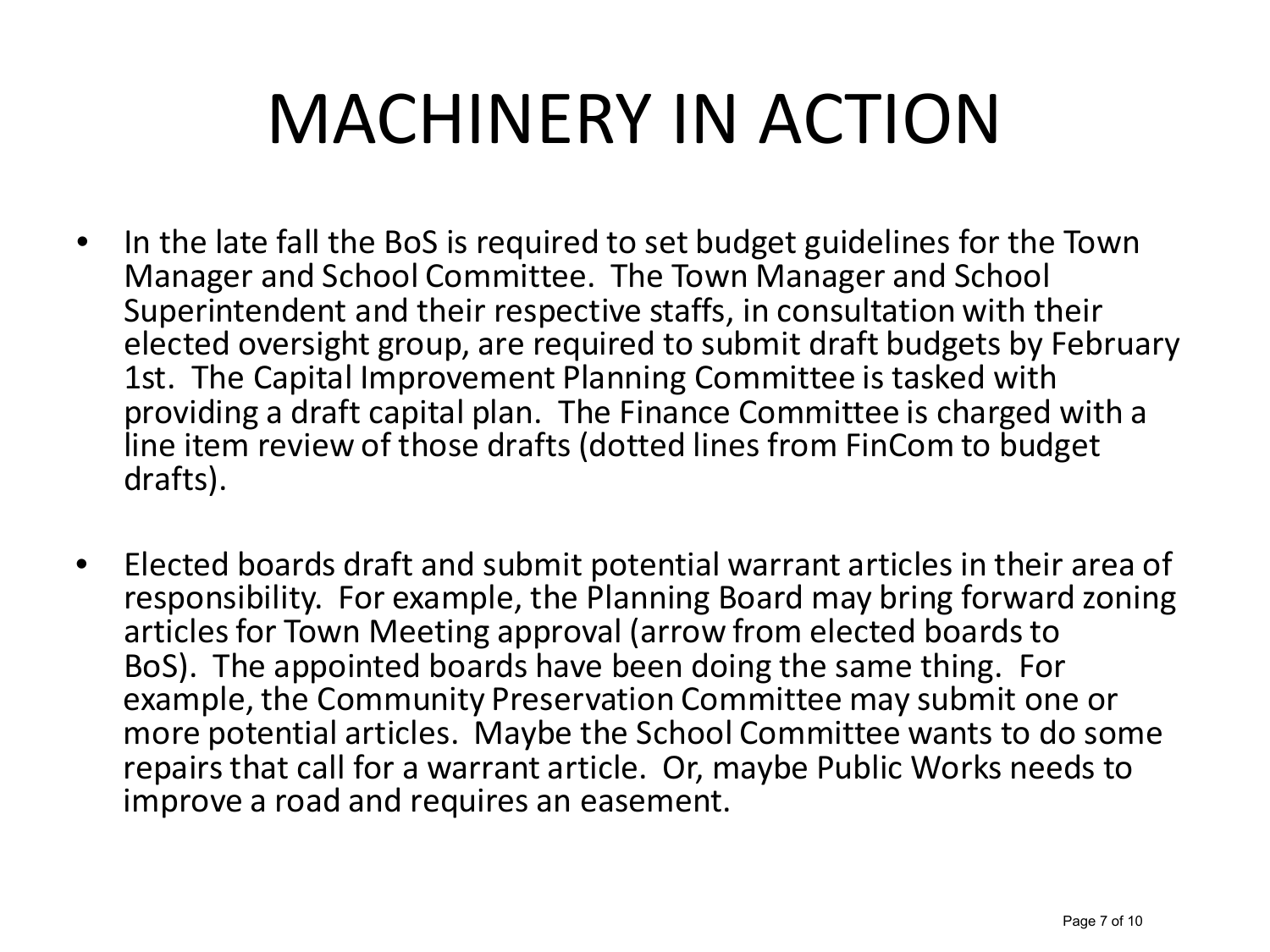#### ROLE OF THE BOARD OF SELECTMEN

• All those potential articles and the budget, both operating and capital, converge on the BoS. BoS decisions (arrow from BoS to warrant) generate the list of articles, the warrant, for the next Town Meeting. Those articles include the operating and capital budgets. When required by state law the BoS also places questions on the ballot. The Finance Committee makes independent recommendations to the voters at Town Meeting on all financial articles (arrow from FinCom to warrant).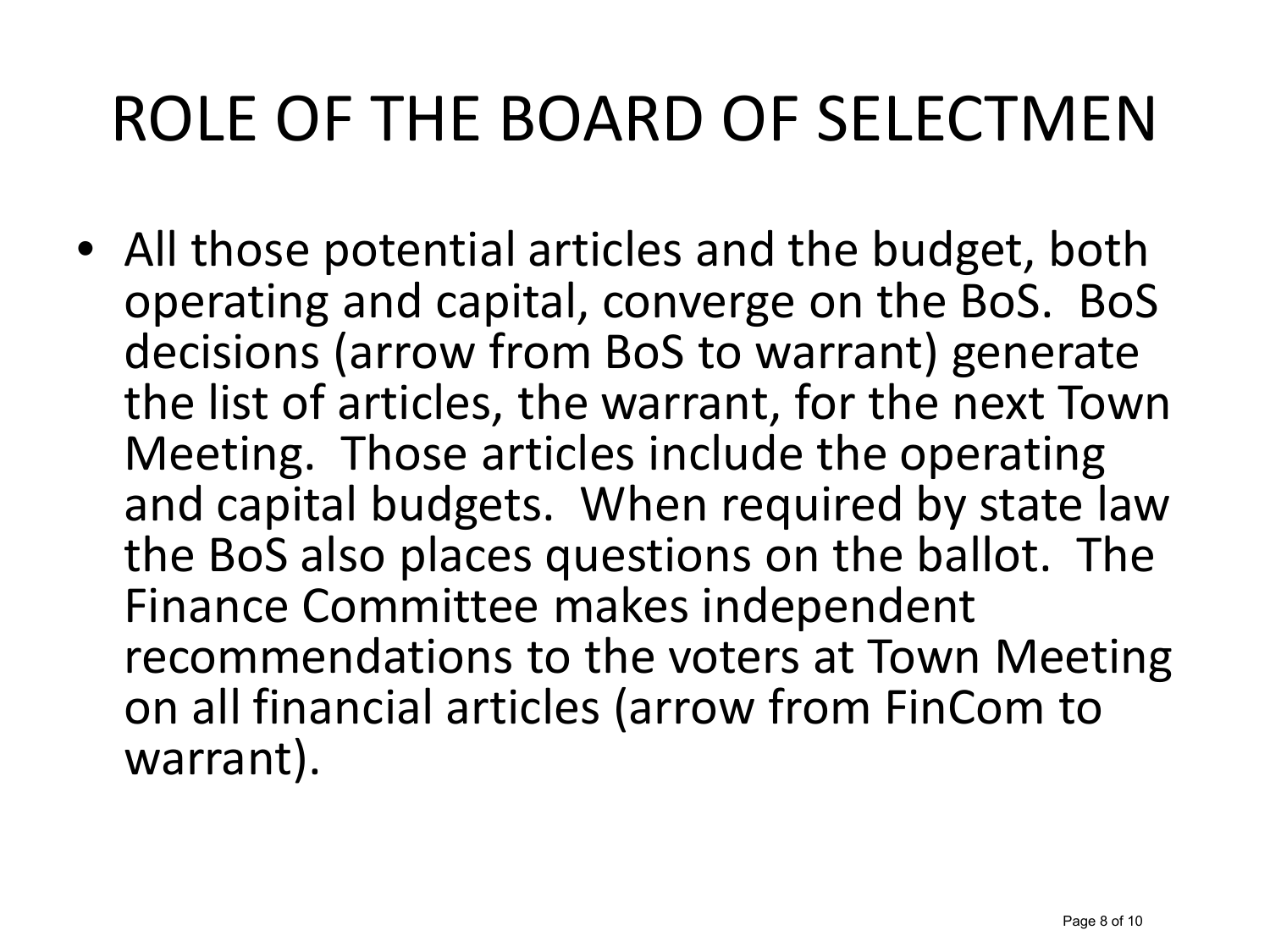# CITIZEN PETITION

- Even the final form of the warrant is in the hands of the voters. Recently the elected Library Board of Trustees came to the BoS for an article allowing acceptance of a grant and the BoS said "no". The Trustees essentially appealed that decision to the voters and launched a petition. The signatures on the petition were certified by the Town Clerk and the article appeared on the warrant.
- At this point the warrant is issued, the ballots are printed and the cycle begins again with Town Meeting and an election.